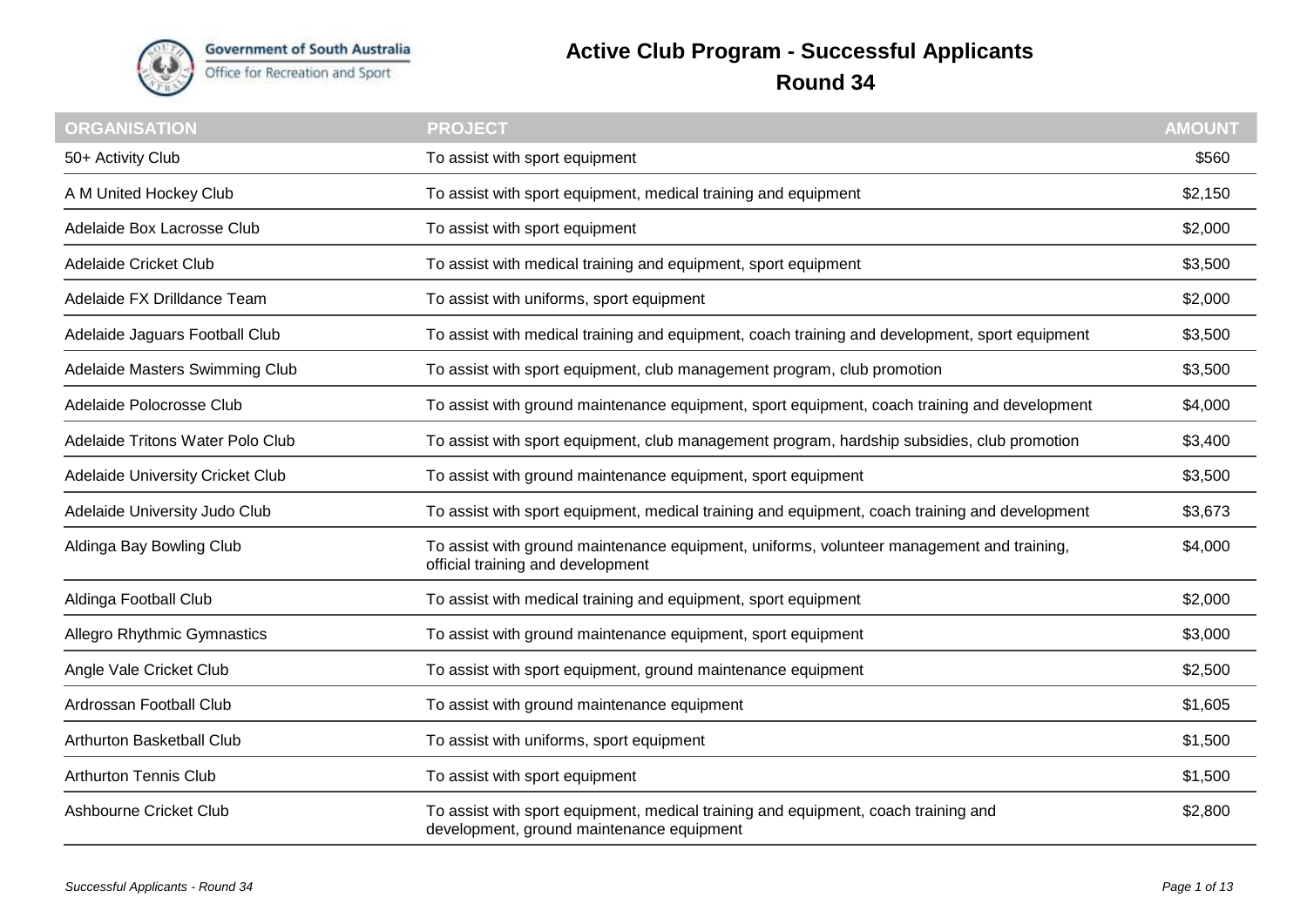| <b>ORGANISATION</b>                       | <b>PROJECT</b>                                                                                                                                                                            | <b>AMOUNT</b> |
|-------------------------------------------|-------------------------------------------------------------------------------------------------------------------------------------------------------------------------------------------|---------------|
| <b>Athelstone Cricket Club</b>            | To assist with ground maintenance equipment, sport equipment, uniforms                                                                                                                    | \$3,000       |
| Azzurri Sports Club                       | To assist with hardship subsidies, uniforms, coach training and development, sport equipment                                                                                              | \$5,000       |
| <b>Balaklava Bowling Club</b>             | To assist with ground maintenance equipment                                                                                                                                               | \$1,000       |
| Banksia Park Netball Club                 | To assist with medical training and equipment, uniforms, sport equipment, club promotion, club<br>management planning                                                                     | \$4,500       |
| <b>Barmera Golf Club</b>                  | To assist with ground maintenance equipment                                                                                                                                               | \$2,000       |
| <b>Beaumont Bowling Club</b>              | To assist with ground maintenance equipment, medical training and equipment                                                                                                               | \$2,512       |
| <b>Blackwood Football Club</b>            | To assist with sport equipment, coach training and development, hardship subsidies                                                                                                        | \$3,500       |
| Brahma Lodge Sports Club                  | To assist with sport equipment, uniforms                                                                                                                                                  | \$2,700       |
| <b>Bridgewater Junior Soccer Club</b>     | To assist with medical training and equipment, sport equipment                                                                                                                            | \$2,500       |
| <b>Brighton Bowling Club</b>              | To assist with sport equipment                                                                                                                                                            | \$2,000       |
| <b>Brighton Calisthenics Club</b>         | To assist with sport equipment, coach training and development                                                                                                                            | \$2,500       |
| Brinkworth \ Coolunga Cricket Club        | To assist with ground maintenance equipment                                                                                                                                               | \$1,000       |
| Brinkworth Spalding, Redhill Netball Club | To assist with sport equipment                                                                                                                                                            | \$1,000       |
| Broughton Mundoora Netball Club           | To assist with uniforms                                                                                                                                                                   | \$1,000       |
| <b>Burnside Lacrosse Club</b>             | To assist with hardship subsidies, sport equipment, ground maintenance equipment                                                                                                          | \$3,360       |
| <b>Burnside Rugby Union Football Club</b> | To assist with sport equipment, club management program, coach training and development,<br>medical training and equipment                                                                | \$5,000       |
| Campbelltown City Soccer and Social Club  | To assist with club management planning, club management program, volunteer management<br>and training, medical training and equipment, official training and development, club promotion | \$5,000       |
| <b>Cavaliers Hockey Club</b>              | To assist with sport equipment, official training and development, medical training and<br>equipment, coach training and development                                                      | \$4,300       |
| Central Zone Pony Club                    | To assist with club promotion, volunteer management and training                                                                                                                          | \$1,000       |
| <b>Charles Sturt Fencing Club</b>         | To assist with club promotion, coach training and development, hardship subsidies, ground<br>maintenance equipment, sport equipment                                                       | \$5,000       |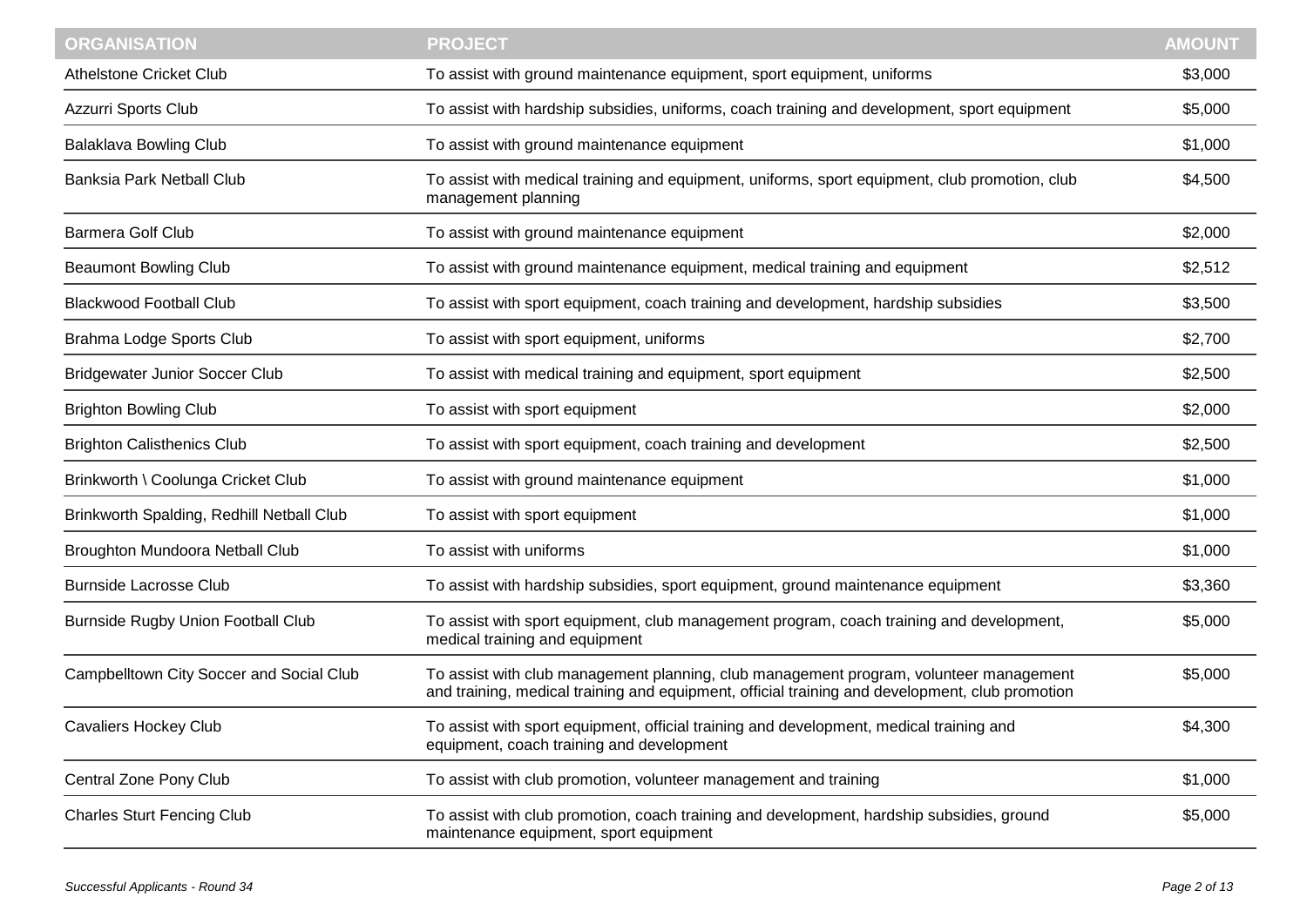| <b>ORGANISATION</b>                     | <b>PROJECT</b>                                                                                                                       | <b>AMOUNT</b> |
|-----------------------------------------|--------------------------------------------------------------------------------------------------------------------------------------|---------------|
| Colonel Light West Tennis Club          | To assist with ground maintenance equipment, coach training and development, club promotion,<br>sport equipment, uniforms            | \$5,000       |
| Coromandel Valley Ramblers Cricket Club | To assist with ground maintenance equipment, sport equipment                                                                         | \$2,032       |
| <b>Cougars Softball Club</b>            | To assist with hardship subsidies, coach training and development, sport equipment                                                   | \$3,000       |
| Cruising Yacht Club of SA               | To assist with sport equipment                                                                                                       | \$1,765       |
| <b>Cummins Gymnastics Club</b>          | To assist with uniforms, medical training and equipment, sport equipment                                                             | \$3,250       |
| <b>Cyclists Smallbore Rifle Club</b>    | To assist with sport equipment                                                                                                       | \$2,000       |
| Denman Tennis Club                      | To assist with ground maintenance equipment, sport equipment, uniforms                                                               | \$5,000       |
| Dover Square Tennis Club                | To assist with club management planning, club management program, sport equipment, club<br>promotion, medical training and equipment | \$5,000       |
| East Adelaide Table Tennis Club         | To assist with sport equipment, club promotion, uniforms                                                                             | \$3,100       |
| East Torrens Payneham Baseball Club     | To assist with sport equipment, ground maintenance equipment, uniforms                                                               | \$5,000       |
| <b>Eastern United Football Club</b>     | To assist with sport equipment, uniforms, medical training and equipment, coach training and<br>development                          | \$4,802       |
| Echunga Softball Club                   | To assist with sport equipment, uniforms, club promotion, official training and development,<br>coach training and development       | \$4,000       |
| Edwardstown Junior Sports Club          | To assist with sport equipment, uniforms, medical training and equipment, club promotion                                             | \$5,000       |
| <b>Encounter Bay Cricket Club</b>       | To assist with ground maintenance equipment, volunteer management and training                                                       | \$2,175       |
| <b>Enfield City Soccer Club</b>         | To assist with sport equipment, uniforms, hardship subsidies                                                                         | \$4,000       |
| <b>Flagstaff Hill Cricket Club</b>      | To assist with ground maintenance equipment                                                                                          | \$2,000       |
| <b>Flinders Hockey Club</b>             | To assist with sport equipment, medical training and equipment, club promotion                                                       | \$2,900       |
| Flinders O'Neill Gaelic Football Club   | To assist with sport equipment, uniforms, hardship subsidies                                                                         | \$3,232       |
| <b>Freeling Bowling Club</b>            | To assist with sport equipment, medical training and equipment                                                                       | \$4,000       |
| Garden Island Yacht Club                | To assist with sport equipment                                                                                                       | \$1,650       |
| <b>Gawler Amateur Swimming Club</b>     | To assist with sport equipment, medical training and equipment, uniforms                                                             | \$3,761       |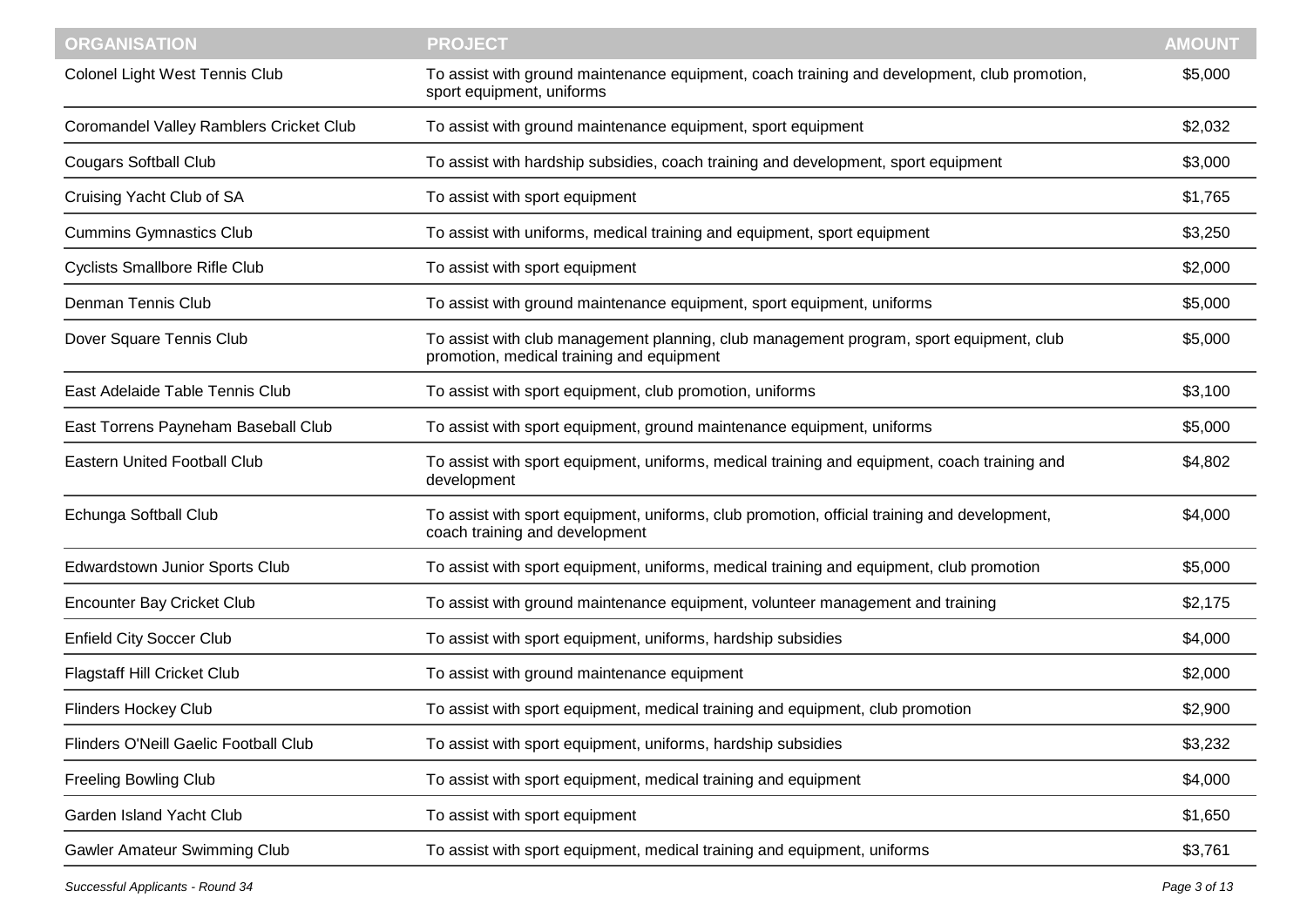| <b>ORGANISATION</b>                             | <b>PROJECT</b>                                                                                                  | <b>AMOUNT</b> |
|-------------------------------------------------|-----------------------------------------------------------------------------------------------------------------|---------------|
| <b>Gawler and District Softball Association</b> | To assist with sport equipment, ground maintenance equipment, medical training and<br>equipment, club promotion | \$3,400       |
| <b>Gawler Bowling Club</b>                      | To assist with medical training and equipment, club promotion, official training and development                | \$650         |
| <b>Gawler Calisthenic Club</b>                  | To assist with uniforms, coach training and development                                                         | \$1,500       |
| Gawler Judo Club                                | To assist with sport equipment, medical training and equipment, uniforms                                        | \$4,000       |
| Gawler River Pony Club                          | To assist with ground maintenance equipment, sport equipment                                                    | \$4,000       |
| <b>Golden Grove Tennis Club</b>                 | To assist with sport equipment, uniforms, coach training and development                                        | \$3,500       |
| <b>Grange Bowling Club</b>                      | To assist with sport equipment, ground maintenance equipment                                                    | \$3,024       |
| <b>Gulnare Bowling Club</b>                     | To assist with ground maintenance equipment                                                                     | \$1,000       |
| Hackham Football Club                           | To assist with sport equipment, medical training and equipment, hardship subsidies, uniforms                    | \$4,265       |
| <b>Hahndorf Football Club</b>                   | To assist with sport equipment, medical training and equipment                                                  | \$2,800       |
| Happy Valley Cricket Club                       | To assist with ground maintenance equipment, sport equipment                                                    | \$4,000       |
| Happy Valley Netball Club                       | To assist with sport equipment, uniforms, official training and development, club promotion                     | \$3,700       |
| Hawthorn Bowling Club                           | To assist with ground maintenance equipment, sport equipment, coach training and development                    | \$5,000       |
| <b>Hectorville Athletic Club</b>                | To assist with sport equipment, club management program, coach training and development,<br>uniforms            | \$4,000       |
| Henley Beach Masters Swimming Club              | To assist with sport equipment, club promotion, coach training and development                                  | \$2,600       |
| Henley Districts Little Athletics Centre        | To assist with ground maintenance equipment, club promotion, coach training and development,<br>uniforms        | \$4,000       |
| <b>Holdfast Tennis Club</b>                     | To assist with ground maintenance equipment, sport equipment                                                    | \$2,940       |
| Holmesdale Memorial Tennis Club                 | To assist with sport equipment, ground maintenance equipment, club promotion                                    | \$4,500       |
| Hope Valley Bowling and Community Club          | To assist with ground maintenance equipment, sport equipment, club promotion                                    | \$4,500       |
| Hope Valley Cricket Club                        | To assist with sport equipment, ground maintenance equipment, uniforms, club promotion                          | \$5,000       |
| Hope Valley Sporting Club                       | To assist with sport equipment, uniforms, coach training and development                                        | \$4,000       |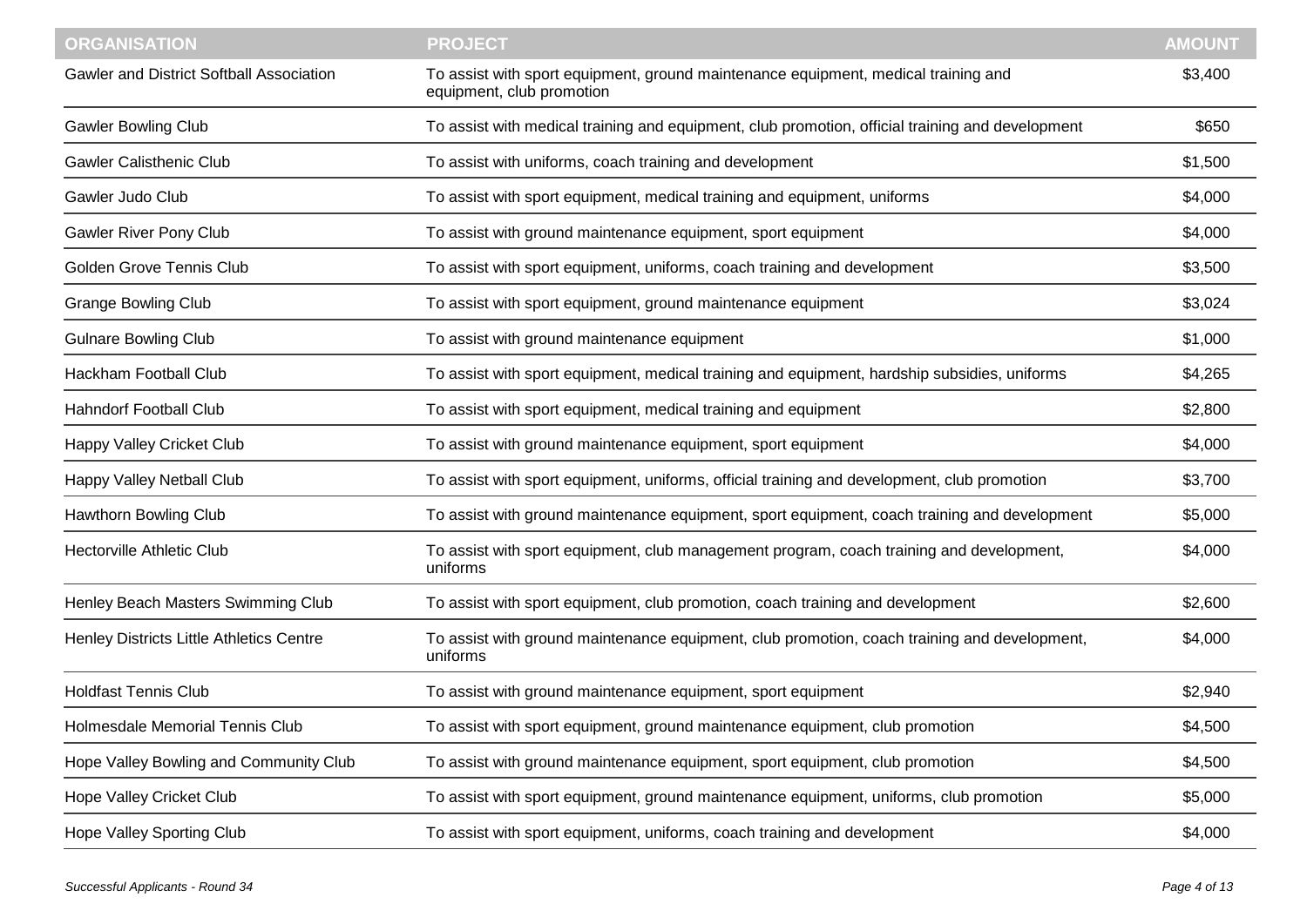| <b>ORGANISATION</b>                     | <b>PROJECT</b>                                                                                                                                                               | <b>AMOUNT</b> |
|-----------------------------------------|------------------------------------------------------------------------------------------------------------------------------------------------------------------------------|---------------|
| Hub Netball Club                        | To assist with ground maintenance equipment                                                                                                                                  | \$2,000       |
| <b>ICC Sharks Cricket Club</b>          | To assist with ground maintenance equipment, sport equipment                                                                                                                 | \$3,050       |
| Ingle Farm Falcons Softball Club        | To assist with sport equipment, hardship subsidies, medical training and equipment                                                                                           | \$2,000       |
| Ingle Farm Junior Soccer Club           | To assist with sport equipment, medical training and equipment                                                                                                               | \$2,000       |
| Inman Valley Tennis Club                | To assist with ground maintenance equipment, sport equipment                                                                                                                 | \$800         |
| Jamestown Lawn Tennis Club              | To assist with sport equipment                                                                                                                                               | \$2,000       |
| Just Kicks TaeKwondo Development Centre | To assist with hardship subsidies, uniforms, sport equipment                                                                                                                 | \$3,500       |
| Kadina and District Youth Centre        | To assist with sport equipment                                                                                                                                               | \$1,100       |
| Kangarilla Netball Club                 | To assist with ground maintenance equipment, sport equipment, medical training and<br>equipment, coach training and development                                              | \$3,351       |
| Kangarilla Pony Club                    | To assist with sport equipment, ground maintenance equipment                                                                                                                 | \$3,500       |
| Kapunda Netball Club                    | To assist with uniforms, coach training and development, medical training and equipment, sport<br>equipment                                                                  | \$3,700       |
| Karadinga Sports and Recreation Centre  | To assist with ground maintenance equipment, sport equipment, medical training and<br>equipment, coach training and development, uniforms, volunteer management and training | \$5,000       |
| <b>Keswick Cricket Club</b>             | To assist with sport equipment, club promotion                                                                                                                               | \$2,500       |
| Limestone Coast Little Athletics        | To assist with sport equipment, coach training and development, ground maintenance equipment                                                                                 | \$4,417       |
| <b>Lincoln Orienteers</b>               | To assist with sport equipment                                                                                                                                               | \$1,860       |
| <b>Lobethal Tennis Club</b>             | To assist with sport equipment, ground maintenance equipment                                                                                                                 | \$2,616       |
| <b>Magill Little Athletics Centre</b>   | To assist with sport equipment, coach training and development, uniforms                                                                                                     | \$3,380       |
| <b>Matrics Netball Club</b>             | To assist with sport equipment, medical training and equipment                                                                                                               | \$3,000       |
| <b>Meteors Triathlon Club</b>           | To assist with ground maintenance equipment, club promotion                                                                                                                  | \$2,000       |
| Mil Lel Cricket Club                    | To assist with sport equipment, uniforms                                                                                                                                     | \$2,676       |
| Mitcham Football Club                   | To assist with sport equipment, medical training and equipment, uniforms, coach training and<br>development                                                                  | \$4,074       |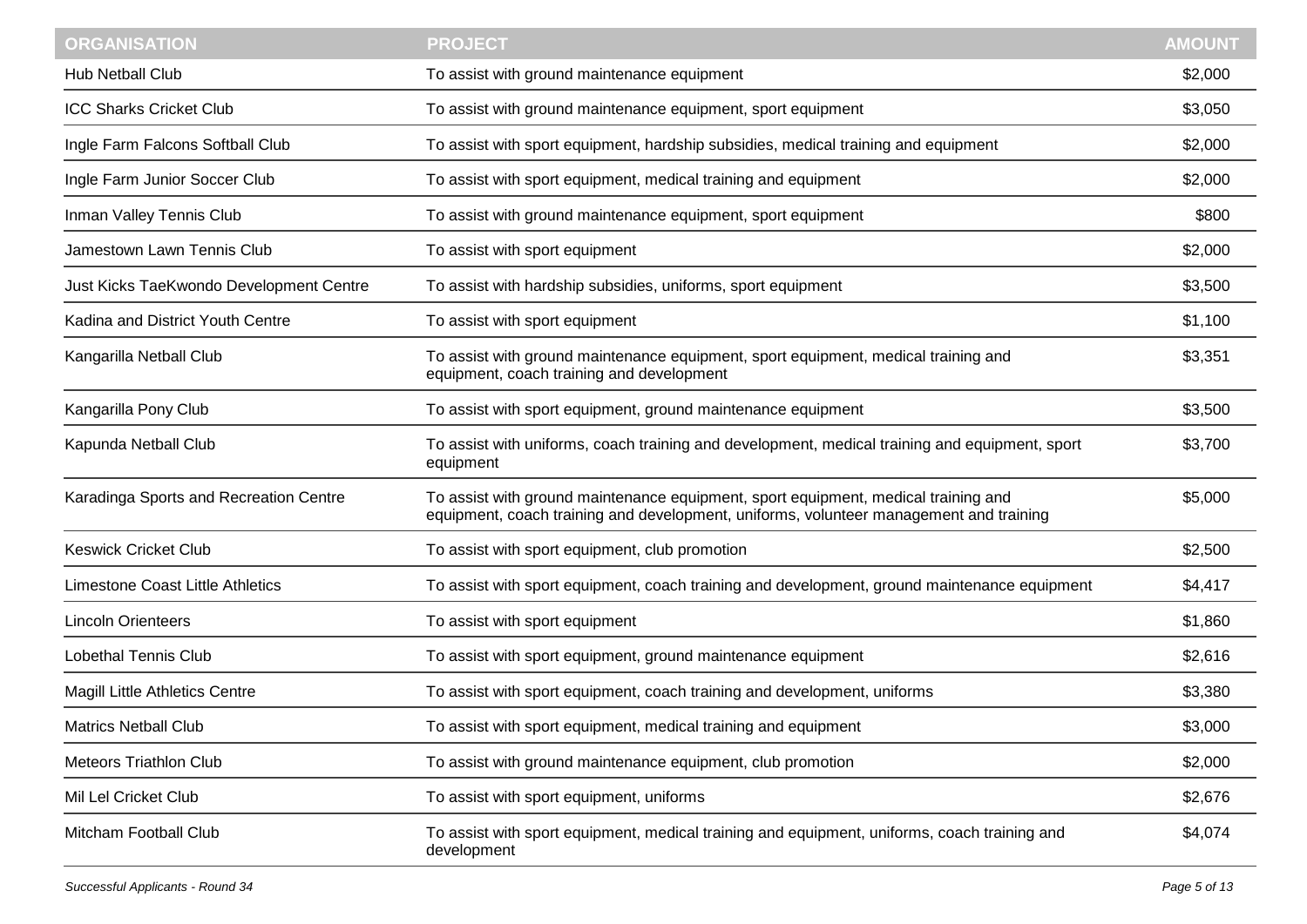| <b>ORGANISATION</b>                            | <b>PROJECT</b>                                                                                                                                               | <b>AMOUNT</b> |
|------------------------------------------------|--------------------------------------------------------------------------------------------------------------------------------------------------------------|---------------|
| Modbury Hawks Netball Club                     | To assist with uniforms, coach training and development, official training and development                                                                   | \$2,500       |
| Modbury Soccer Club                            | To assist with sport equipment, ground maintenance equipment, uniforms                                                                                       | \$4,500       |
| <b>Modbury Sporting Club</b>                   | To assist with ground maintenance equipment, sport equipment, coach training and development                                                                 | \$5,000       |
| Morgan Dirt-Kart Club                          | To assist with club management program, official training and development, medical training<br>and equipment, ground maintenance equipment                   | \$3,700       |
| Morphett Vale Riding and Pony Club             | To assist with ground maintenance equipment, sport equipment, uniforms                                                                                       | \$5,000       |
| Morphett Vale Youth Club                       | To assist with uniforms, medical training and equipment, coach training and development                                                                      | \$3,100       |
| Mount Barker United Netball Club               | To assist with sport equipment, medical training and equipment                                                                                               | \$2,615       |
| Mount Gambier Italo Australian Club            | To assist with sport equipment, ground maintenance equipment, uniforms                                                                                       | \$4,500       |
| Mount Lofty Kindergym                          | To assist with sport equipment, club management planning, club management program, club<br>promotion, medical training and equipment                         | \$4,350       |
| Multicultural Sports and Community Club        | To assist with ground maintenance equipment, sport equipment, medical training and<br>equipment, coach training and development, uniforms                    | \$5,000       |
| Munno Para Little Athletics Centre             | To assist with sport equipment, ground maintenance equipment, uniforms, coach training and<br>development, volunteer management and training, club promotion | \$2,250       |
| Murray Bridge Bowling Club                     | To assist with sport equipment, ground maintenance equipment                                                                                                 | \$2,500       |
| Murray Bridge Little Athletics Centre          | To assist with sport equipment, volunteer management and training, ground maintenance<br>equipment                                                           | \$3,000       |
| Naracoorte and District Basketball Association | To assist with ground maintenance equipment                                                                                                                  | \$2,000       |
| Naracoorte Squash Club                         | To assist with ground maintenance equipment                                                                                                                  | \$2,000       |
| Naracoorte Tennis Club                         | To assist with sport equipment                                                                                                                               | \$2,000       |
| Noarlunga Cricket Club                         | To assist with sport equipment, ground maintenance equipment                                                                                                 | \$3,061       |
| Normanville Surf Life Saving Club              | To assist with uniforms, sport equipment                                                                                                                     | \$2,600       |
| North Adelaide Basketball Club                 | To assist with sport equipment, medical training and equipment, uniforms, official training and<br>development                                               | \$4,630       |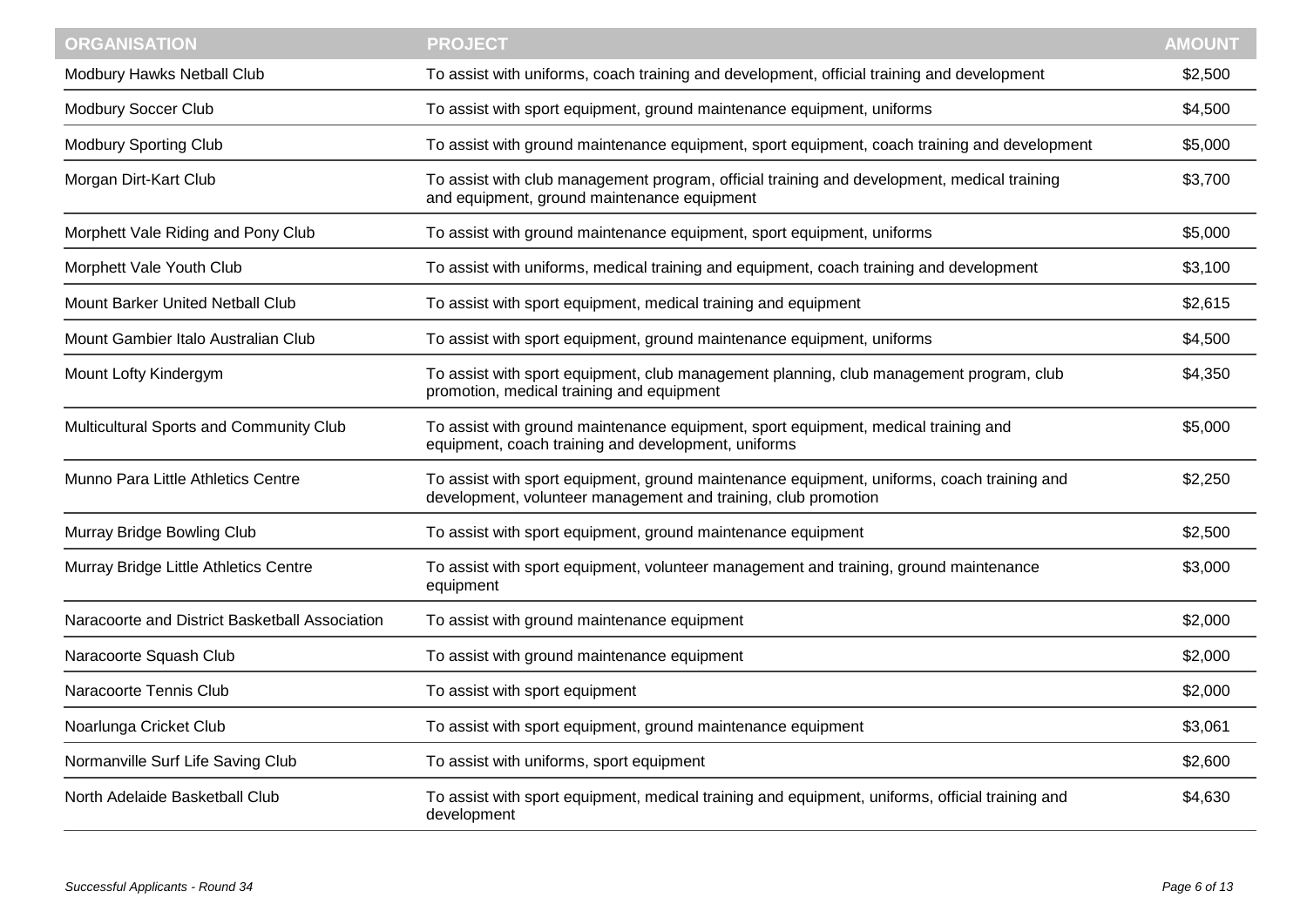| <b>ORGANISATION</b>                             | <b>PROJECT</b>                                                                                                                                                                    | <b>AMOUNT</b> |
|-------------------------------------------------|-----------------------------------------------------------------------------------------------------------------------------------------------------------------------------------|---------------|
| North East District Rugby Union Club            | To assist with sport equipment, uniforms, medical training and equipment, coach training and<br>development, club promotion                                                       | \$5,000       |
| North East Human Powered Vehicles Supporters    | To assist with sport equipment, medical training and equipment, hardship subsidies, uniforms                                                                                      | \$4,500       |
| North Eastern Metro Junior Football Association | To assist with sport equipment, club management planning                                                                                                                          | \$1,670       |
| North Lakes Golf Club                           | To assist with ground maintenance equipment, uniforms, volunteer management and training                                                                                          | \$700         |
| Northern Districts Baseball Club                | To assist with sport equipment, ground maintenance equipment                                                                                                                      | \$3,500       |
| Northern Yorke Peninsula Pony Club              | To assist with sport equipment, medical training and equipment                                                                                                                    | \$2,750       |
| Norwood Basketball Club                         | To assist with sport equipment, medical training and equipment, club management planning,<br>club management program, uniforms, club promotion, volunteer management and training | \$5,000       |
| Norwood Swimming Club                           | To assist with medical training and equipment, sport equipment, ground maintenance<br>equipment, club promotion                                                                   | \$5,000       |
| Oakbank Bowling Club                            | To assist with sport equipment, medical training and equipment, official training and development                                                                                 | \$2,500       |
| Old Ignatians Cricket Club                      | To assist with ground maintenance equipment, sport equipment, uniforms                                                                                                            | \$4,700       |
| Old Ignatians Soccer Club                       | To assist with sport equipment, uniforms, ground maintenance equipment, medical training and<br>equipment                                                                         | \$5,000       |
| Onkaparinga Saints Softball Club                | To assist with hardship subsidies, medical training and equipment, official training and<br>development, uniforms, sport equipment                                                | \$3,250       |
| Para Hills East Sports Club                     | To assist with coach training and development, hardship subsidies, ground maintenance<br>equipment                                                                                | \$2,244       |
| Para Vista Calisthenic School                   | To assist with uniforms, sport equipment, medical training and equipment, coach training and<br>development, club promotion, hardship subsidies                                   | \$5,000       |
| Paringa Cricket Club                            | To assist with sport equipment, ground maintenance equipment                                                                                                                      | \$3,000       |
| Peake Gardens Riverside Tennis Club             | To assist with ground maintenance equipment, sport equipment                                                                                                                      | \$2,500       |
| Penfield Pistol Rifle and Archery Club          | To assist with ground maintenance equipment, sport equipment                                                                                                                      | \$3,573       |
| Perponda Sports Club                            | To assist with ground maintenance equipment, sport equipment                                                                                                                      | \$3,120       |
| Personal Best Aquatics Piranhas                 | To assist with sport equipment, uniforms, club promotion, coach training and development,<br>medical training and equipment                                                       | \$5,000       |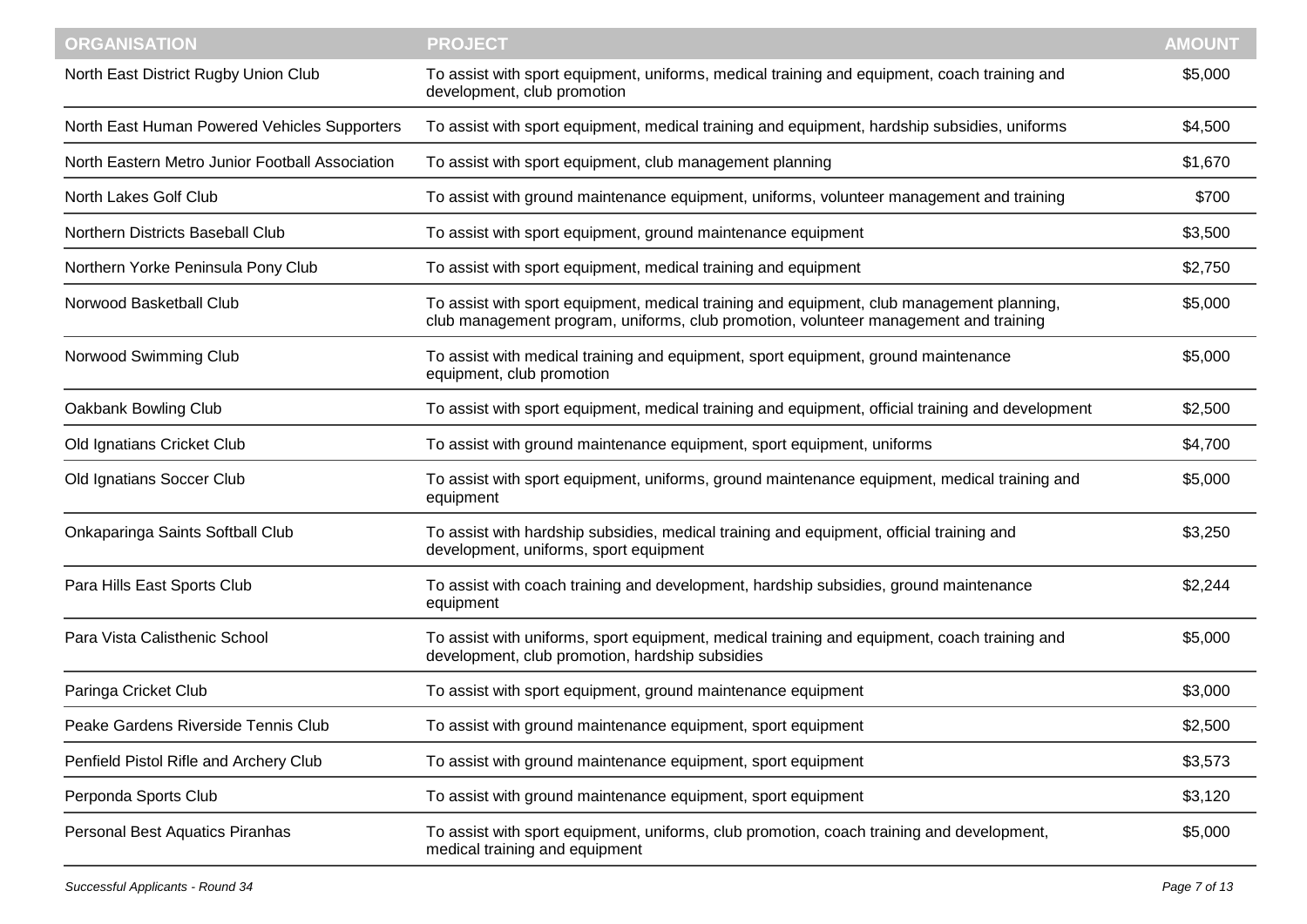| <b>ORGANISATION</b>                                             | <b>PROJECT</b>                                                                                                                                                 | <b>AMOUNT</b> |
|-----------------------------------------------------------------|----------------------------------------------------------------------------------------------------------------------------------------------------------------|---------------|
| Playford City Soccer And Community Club                         | To assist with sport equipment, uniforms, official training and development, volunteer<br>management and training, coach training and development              | \$5,000       |
| Playford Phantoms Softball Club                                 | To assist with uniforms, sport equipment, medical training and equipment, coach training and<br>development, official training and development, club promotion | \$4,960       |
| Plympton High Old Scholars and Camden Sports<br>and Social Club | To assist with uniforms, medical training and equipment, sport equipment                                                                                       | \$3,000       |
| Pontian Eagles Sports and Social Club                           | To assist with sport equipment, uniforms, ground maintenance equipment, club promotion                                                                         | \$4,000       |
| Pony Club Association of SA - South East Zone                   | To assist with coach training and development, official training and development                                                                               | \$1,500       |
| Pony Club Association of SA - Southern Zone                     | To assist with ground maintenance equipment, sport equipment                                                                                                   | \$4,000       |
| Port Adelaide Softball Club                                     | To assist with sport equipment                                                                                                                                 | \$1,900       |
| Port Lincoln Hockey Association                                 | To assist with sport equipment, uniforms, official training and development, medical training and<br>equipment                                                 | \$4,500       |
| Port Pirie Softball Association                                 | To assist with hardship subsidies, uniforms, sport equipment                                                                                                   | \$3,488       |
| Port Wakefield Croquet Club                                     | To assist with ground maintenance equipment                                                                                                                    | \$1,100       |
| <b>Portland Football Club</b>                                   | To assist with ground maintenance equipment                                                                                                                    | \$2,000       |
| Prince Alfred Old Collegians Cricket Club                       | To assist with sport equipment, uniforms, coach training and development                                                                                       | \$3,500       |
| Prospect and Enfield Kindergym                                  | To assist with sport equipment, club promotion, coach training and development, medical<br>training and equipment                                              | \$3,006       |
| Prospect-Broadview Bowling Club                                 | To assist with ground maintenance equipment, medical training and equipment, sport<br>equipment, club management program                                       | \$5,000       |
| Reade Park Bowling Club                                         | To assist with ground maintenance equipment                                                                                                                    | \$1,975       |
| Reade Park Croquet Club                                         | To assist with ground maintenance equipment                                                                                                                    | \$1,000       |
| <b>Renmark District Cricket Association</b>                     | To assist with ground maintenance equipment                                                                                                                    | \$2,000       |
| Renmark Small Bore Rifle Club                                   | To assist with sport equipment                                                                                                                                 | \$2,000       |
| Reynella - Braeview School of Calisthenics                      | To assist with uniforms, coach training and development, club promotion, sport equipment                                                                       | \$3,500       |
| Reynella Cricket Club                                           | To assist with sport equipment, uniforms, ground maintenance equipment                                                                                         | \$4,000       |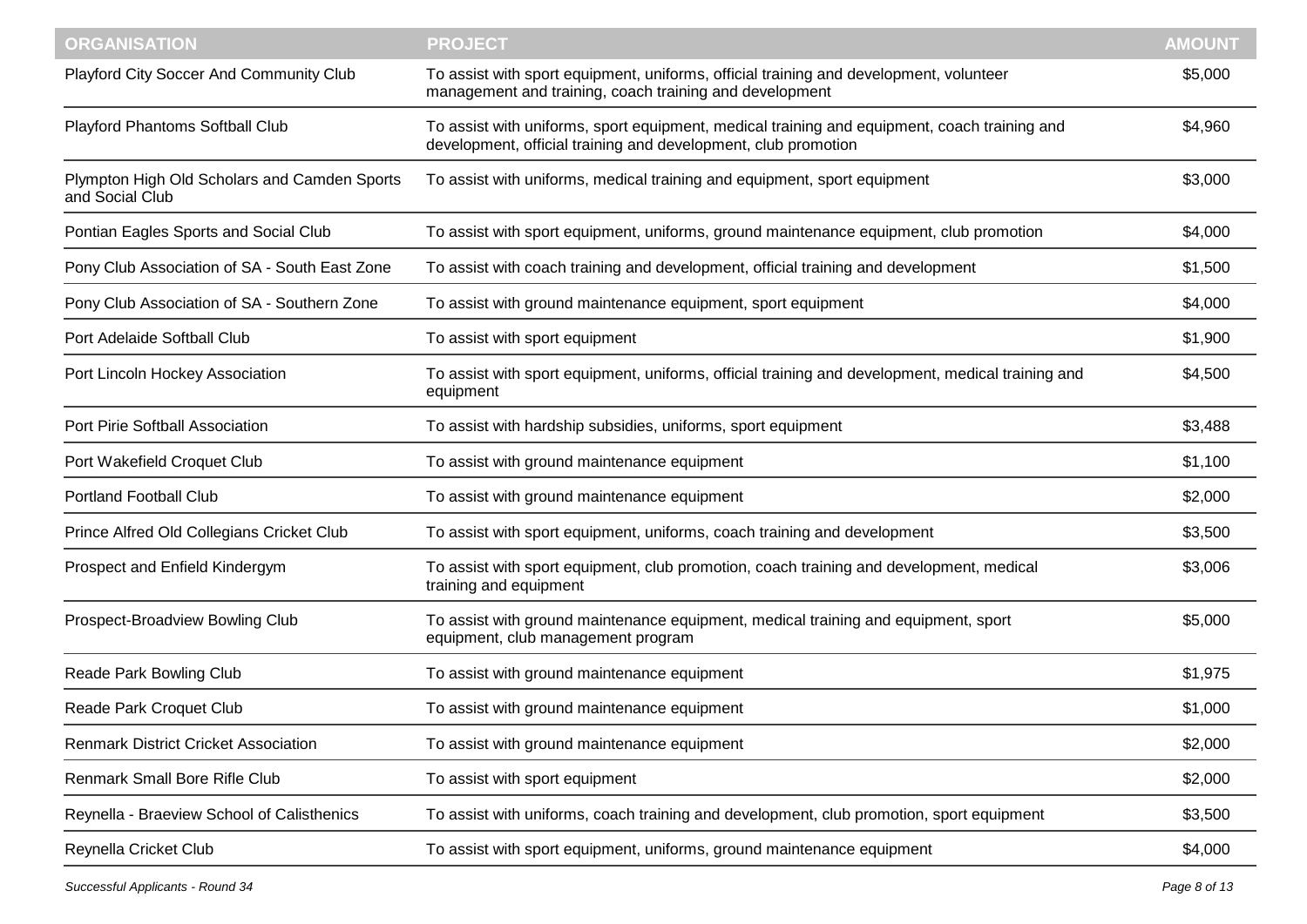| <b>ORGANISATION</b>                                         | <b>PROJECT</b>                                                                                                                                                                                                                    | <b>AMOUNT</b> |
|-------------------------------------------------------------|-----------------------------------------------------------------------------------------------------------------------------------------------------------------------------------------------------------------------------------|---------------|
| Riding for the Disabled Association SA - Yorke<br>Peninsula | To assist with ground maintenance equipment, hardship subsidies for RDASA Yorke Peninsula                                                                                                                                         | \$2,750       |
| Rivoli Bay Sailing Club                                     | To assist with coach training and development                                                                                                                                                                                     | \$900         |
| Road Runners Softball Club                                  | To assist with sport equipment, uniforms, coach training and development, volunteer<br>management and training, hardship subsidies, official training and development, medical training<br>and equipment, club management program | \$5,000       |
| <b>Rosewater Bowling Club</b>                               | To assist with ground maintenance equipment                                                                                                                                                                                       | \$2,000       |
| Rostrevor Old Collegians Football Club                      | To assist with medical training and equipment, uniforms, sport equipment                                                                                                                                                          | \$4,500       |
| Saints Gym Club                                             | To assist with coach training and development, club management program, official training and<br>development, volunteer management and training, sport equipment                                                                  | \$3,500       |
| Salisbury Bowling Club                                      | To assist with ground maintenance equipment, uniforms                                                                                                                                                                             | \$2,720       |
| Saltbush Orienteers                                         | To assist with sport equipment                                                                                                                                                                                                    | \$1,500       |
| Seaton Girls Calisthenic Club                               | To assist with sport equipment, medical training and equipment                                                                                                                                                                    | \$3,000       |
| Seaton Ramblers Football and Sports Club                    | To assist with sport equipment, medical training and equipment, hardship subsidies                                                                                                                                                | \$3,200       |
| South Coast Little Athletics Centre                         | To assist with sport equipment, coach training and development, medical training and equipment                                                                                                                                    | \$2,389       |
| South Whyalla Football Club                                 | To assist with sport equipment, medical training and equipment, uniforms                                                                                                                                                          | \$4,270       |
| Southern Districts Car Club                                 | To assist with sport equipment, uniforms                                                                                                                                                                                          | \$2,900       |
| Southern Tennis Association                                 | To assist with sport equipment                                                                                                                                                                                                    | \$2,000       |
| Southern Tigers Basketball Association                      | To assist with sport equipment, uniforms                                                                                                                                                                                          | \$3,000       |
| Speedway Riders Association of SA                           | To assist with medical training and equipment, ground maintenance equipment                                                                                                                                                       | \$3,000       |
| St Monica's Catholic Parish Netball Club                    | To assist with ground maintenance equipment, sport equipment, coach training and<br>development, official training and development, volunteer management and training                                                             | \$4,500       |
| <b>Starplex Swim Club</b>                                   | To assist with sport equipment, medical training and equipment, uniforms, club promotion                                                                                                                                          | \$4,000       |
| <b>Sturt Marion Thunder Soccer Club</b>                     | To assist with ground maintenance equipment, sport equipment, medical training and equipment                                                                                                                                      | \$4,073       |
| Subsonix Dragon Boat Club                                   | To assist with uniforms, sport equipment, medical training and equipment                                                                                                                                                          | \$3,500       |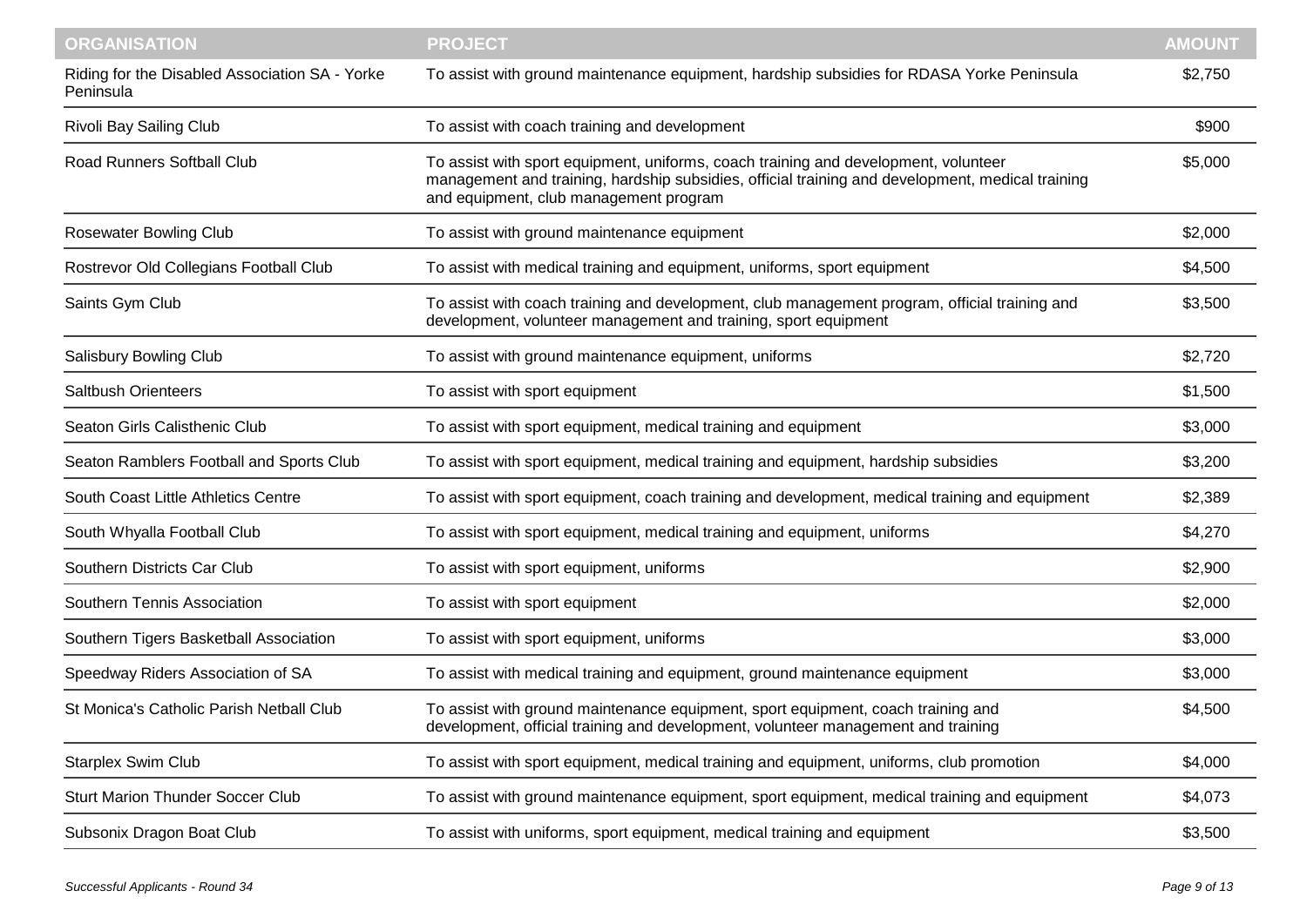| <b>ORGANISATION</b>                                 | <b>PROJECT</b>                                                                                                                                                                                  | <b>AMOUNT</b> |
|-----------------------------------------------------|-------------------------------------------------------------------------------------------------------------------------------------------------------------------------------------------------|---------------|
| <b>Tanunda Bowling Club</b>                         | To assist with medical training and equipment                                                                                                                                                   | \$1,500       |
| <b>Tanunda Football Club</b>                        | To assist with sport equipment, uniforms                                                                                                                                                        | \$2,423       |
| <b>Tarlee Bowling Club</b>                          | To assist with ground maintenance equipment, sport equipment                                                                                                                                    | \$2,000       |
| Tea Tree Gully Croquet Club                         | To assist with ground maintenance equipment, official training and development, club promotion,<br>uniforms, sport equipment                                                                    | \$4,899       |
| Tea Tree Gully District Cricket Club                | To assist with sport equipment, coach training and development, uniforms, medical training and<br>equipment, ground maintenance equipment                                                       | \$5,000       |
| Tea Tree Gully Gymsports                            | To assist with ground maintenance equipment, sport equipment, club management program                                                                                                           | \$5,000       |
| Tea Tree Gully Tennis Club                          | To assist with ground maintenance equipment, sport equipment, medical training and equipment                                                                                                    | \$1,640       |
| Adelaide Swords Club                                | To assist with sport equipment, coach training and development, volunteer management and<br>training, uniforms                                                                                  | \$4,039       |
| All Boys' and All Girls' Gymnastic Club             | To assist with sport equipment, ground maintenance equipment                                                                                                                                    | \$3,000       |
| Asia United Football Club - SA                      | To assist with ground maintenance equipment, sport equipment, medical training and<br>equipment, club management program, coach training and development, uniforms, club<br>management planning | \$5,000       |
| <b>Beachport Golf Club</b>                          | To assist with ground maintenance equipment                                                                                                                                                     | \$2,000       |
| <b>Brighton Croquet Club</b>                        | To assist with sport equipment, ground maintenance equipment, hardship subsidies                                                                                                                | \$2,350       |
| <b>Cudlee Creek Tennis and Basketball Club</b>      | To assist with sport equipment, ground maintenance equipment, medical training and equipment                                                                                                    | \$2,100       |
| <b>Fairview Park Netball Club</b>                   | To assist with medical training and equipment, sport equipment, uniforms                                                                                                                        | \$2,000       |
| Jamestown Peterborough Football and Netball<br>Club | To assist with sport equipment, medical training and equipment                                                                                                                                  | \$1,400       |
| Kapunda Cricket Club                                | To assist with ground maintenance equipment                                                                                                                                                     | \$2,000       |
| Macedonia United Lions Soccer Club                  | To assist with ground maintenance equipment, sport equipment                                                                                                                                    | \$2,800       |
| Salisbury East Junior Soccer Club                   | To assist with sport equipment, coach training and development, uniforms, medical training and<br>equipment, hardship subsidies                                                                 | \$4,300       |
| Scouts SA - 1st Goolwa Sea Scouts                   | To assist with official training and development, medical training and equipment, ground<br>maintenance equipment, sport equipment for the 1st Goolwa Sea Scouts                                | \$3,600       |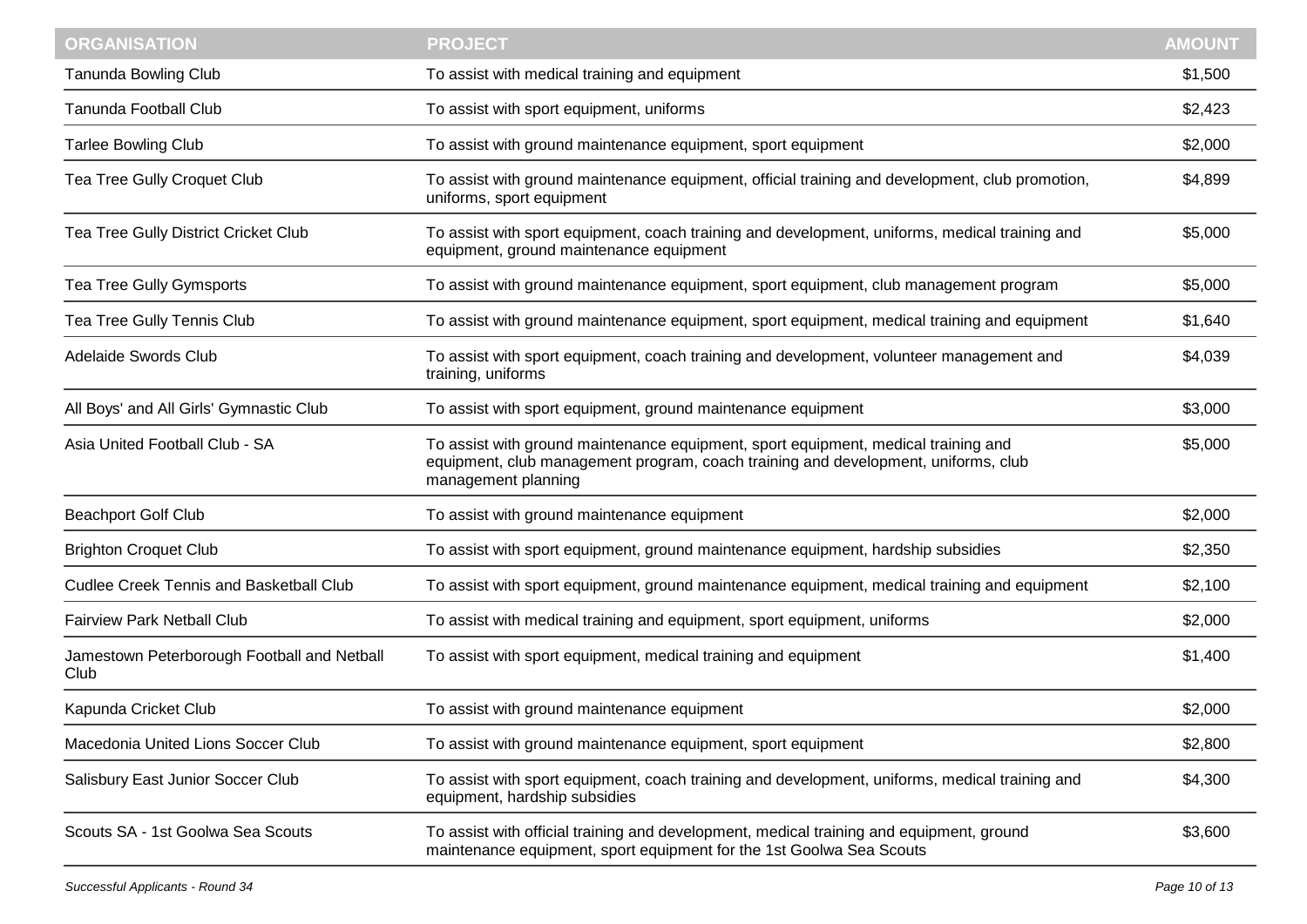| <b>ORGANISATION</b>                              | <b>PROJECT</b>                                                                                                                                                                     | <b>AMOUNT</b> |
|--------------------------------------------------|------------------------------------------------------------------------------------------------------------------------------------------------------------------------------------|---------------|
| Scouts SA - 1st Penola Scout Group               | To assist with sport equipment for the 1st Penola Scout Group                                                                                                                      | \$1,500       |
| Scouts SA - 2nd Angaston Scout Group             | To assist with ground maintenance equipment, sport equipment for the 2nd Angaston Scout<br>Group                                                                                   | \$3,000       |
| Scouts SA - Aldinga Bay Scout Group              | To assist with sport equipment for the Aldinga Scout Group                                                                                                                         | \$1,500       |
| Scouts SA - Beaumont Scout Group (1st)           | To assist with sport equipment, medical training and equipment, ground maintenance equipment<br>for the 1st Beaumont Scout Group                                                   | \$4,315       |
| Scouts SA - Flagstaff Hill Scout Group           | To assist with ground maintenance equipment, sport equipment, club promotion for the Flagstaff<br><b>Hill Scout Group</b>                                                          | \$4,100       |
| Scouts SA - Golden Grove Unit                    | To assist with sport equipment, official training and development, uniforms for the Golden Grove<br>unit                                                                           | \$3,000       |
| Scouts SA - Ridgehaven Scout Group               | To assist with sport equipment, club management program, uniforms, coach training and<br>development for the Ridgehaven Scout Group                                                | \$5,000       |
| Southern Ladies Dart Association                 | To assist with sport equipment, uniforms                                                                                                                                           | \$1,340       |
| Vietnamese Friendship Table Tennis Club          | To assist with sport equipment, hardship subsidies, uniforms, medical training and equipment,<br>club management program                                                           | \$5,000       |
| Vines Golf Club of Reynella SA                   | To assist with sport equipment                                                                                                                                                     | \$1,947       |
| <b>Tonic Rehab</b>                               | To assist with sport equipment, medical training and equipment, club promotion                                                                                                     | \$2,830       |
| <b>Trinity College Old Scholars Cricket Club</b> | To assist with ground maintenance equipment, sport equipment, medical training and<br>equipment, uniforms                                                                          | \$5,000       |
| <b>Trinity Gardens Bowling Club</b>              | To assist with uniforms, ground maintenance equipment                                                                                                                              | \$2,890       |
| <b>Trott Park Fencing Club</b>                   | To assist with sport equipment, uniforms, volunteer management and training                                                                                                        | \$3,000       |
| Underwater Explorers Club of SA                  | To assist with sport equipment, medical training and equipment                                                                                                                     | \$2,720       |
| Unley Amateur Swimming Club                      | To assist with sport equipment, club promotion                                                                                                                                     | \$2,286       |
| V.I.P. Blackhawks Ice Hockey Club                | To assist with sport equipment                                                                                                                                                     | \$2,000       |
| Valley View Tennis Club                          | To assist with sport equipment, coach training and development, medical training and<br>equipment, hardship subsidies, club promotion, uniforms, volunteer management and training | \$3,750       |
| Victor Harbor Volleyball Association             | To assist with sport equipment                                                                                                                                                     | \$1,922       |
|                                                  |                                                                                                                                                                                    |               |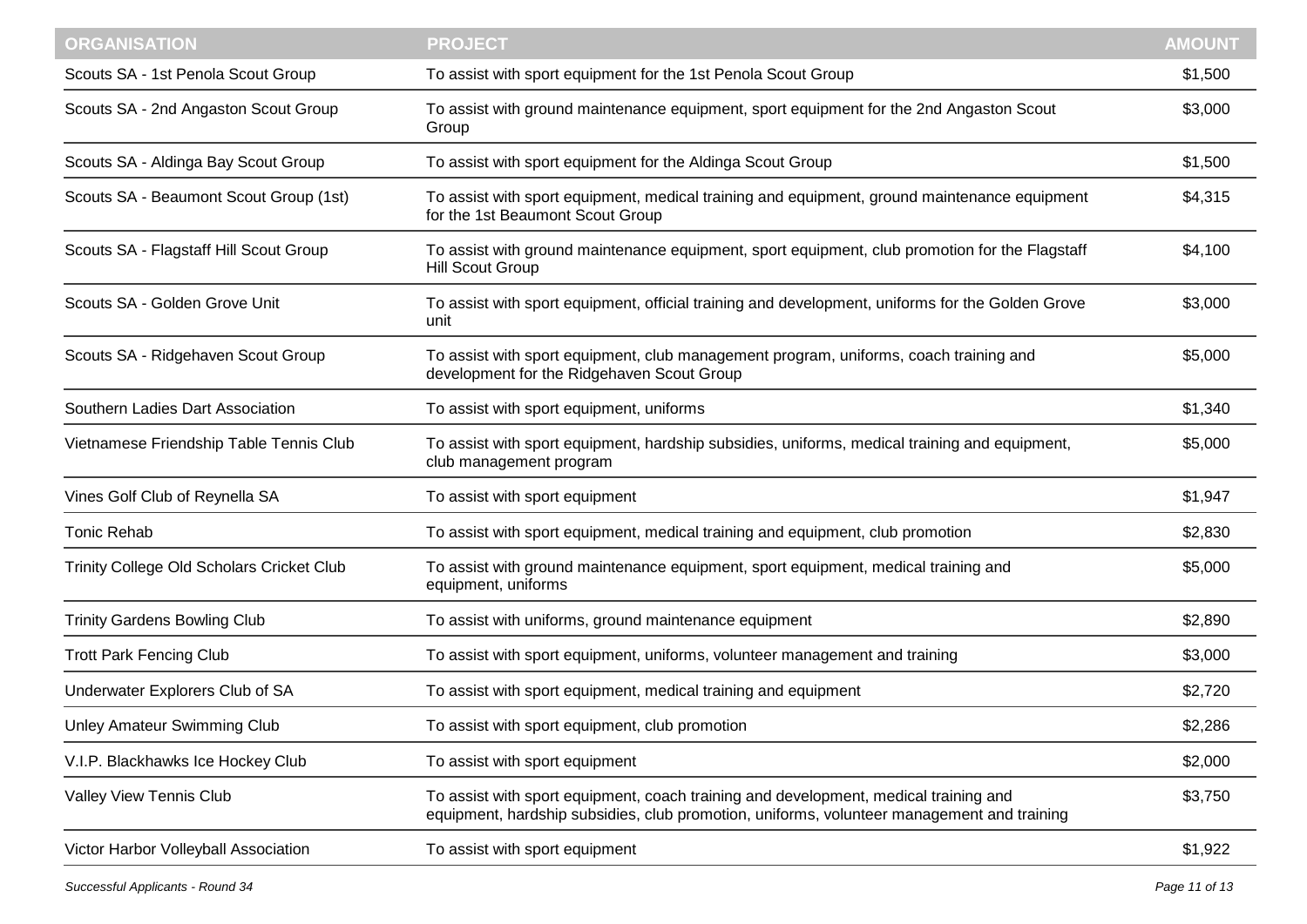| <b>ORGANISATION</b>                     | <b>PROJECT</b>                                                                                                                                       | <b>AMOUNT</b> |
|-----------------------------------------|------------------------------------------------------------------------------------------------------------------------------------------------------|---------------|
| Virginia Cricket Club                   | To assist with coach training and development, ground maintenance equipment, sport<br>equipment, uniforms                                            | \$5,000       |
| <b>Virtus Soccer Club</b>               | To assist with ground maintenance equipment, sport equipment                                                                                         | \$3,488       |
| Vitor Renmark Amateur Swimming Club     | To assist with coach training and development, sport equipment, medical training and equipment                                                       | \$3,732       |
| Waiwilta Paddling Club Adelaide         | To assist with sport equipment, coach training and development, club promotion                                                                       | \$2,600       |
| <b>Wallaroo Cricket Club</b>            | To assist with sport equipment                                                                                                                       | \$1,500       |
| Weeroona Bay Football and Sporting Club | To assist with sport equipment, medical training and equipment, club management planning                                                             | \$4,267       |
| <b>Wesley Netball Club</b>              | To assist with sport equipment                                                                                                                       | \$1,940       |
| West Adelaide Handball Club             | To assist with coach training and development, official training and development, sport<br>equipment, club management program, uniforms              | \$5,000       |
| <b>West Coast Swimming Club</b>         | To assist with coach training and development, sport equipment, official training and<br>development, volunteer management and training, uniforms    | \$5,000       |
| West Croydon Hawks Football Club        | To assist with sport equipment                                                                                                                       | \$2,000       |
| West Lakes Bowling Club                 | To assist with coach training and development, medical training and equipment, sport<br>equipment, volunteer management and training, club promotion | \$4,600       |
| <b>West Lakes Canoe Club</b>            | To assist with sport equipment, coach training and development, club management planning,<br>club management program                                 | \$4,823       |
| West Torrens District Cricket Club      | To assist with sport equipment, coach training and development, medical training and<br>equipment, uniforms                                          | \$3,500       |
| <b>Western Youth Centre</b>             | To assist with sport equipment, uniforms                                                                                                             | \$2,300       |
| Westminster Hockey Club                 | To assist with sport equipment, club promotion                                                                                                       | \$2,248       |
| Whyalla Cycling Club                    | To assist with coach training and development, ground maintenance equipment, uniforms, sport<br>equipment                                            | \$5,000       |
| Whyalla Go-Kart Club                    | To assist with sport equipment, club promotion, ground maintenance equipment                                                                         | \$4,500       |
| <b>Willaston Football Club</b>          | To assist with sport equipment, medical training and equipment, uniforms, ground maintenance<br>equipment                                            | \$4,800       |
| Willunga District Soccer Club           | To assist with ground maintenance equipment                                                                                                          | \$1,656       |